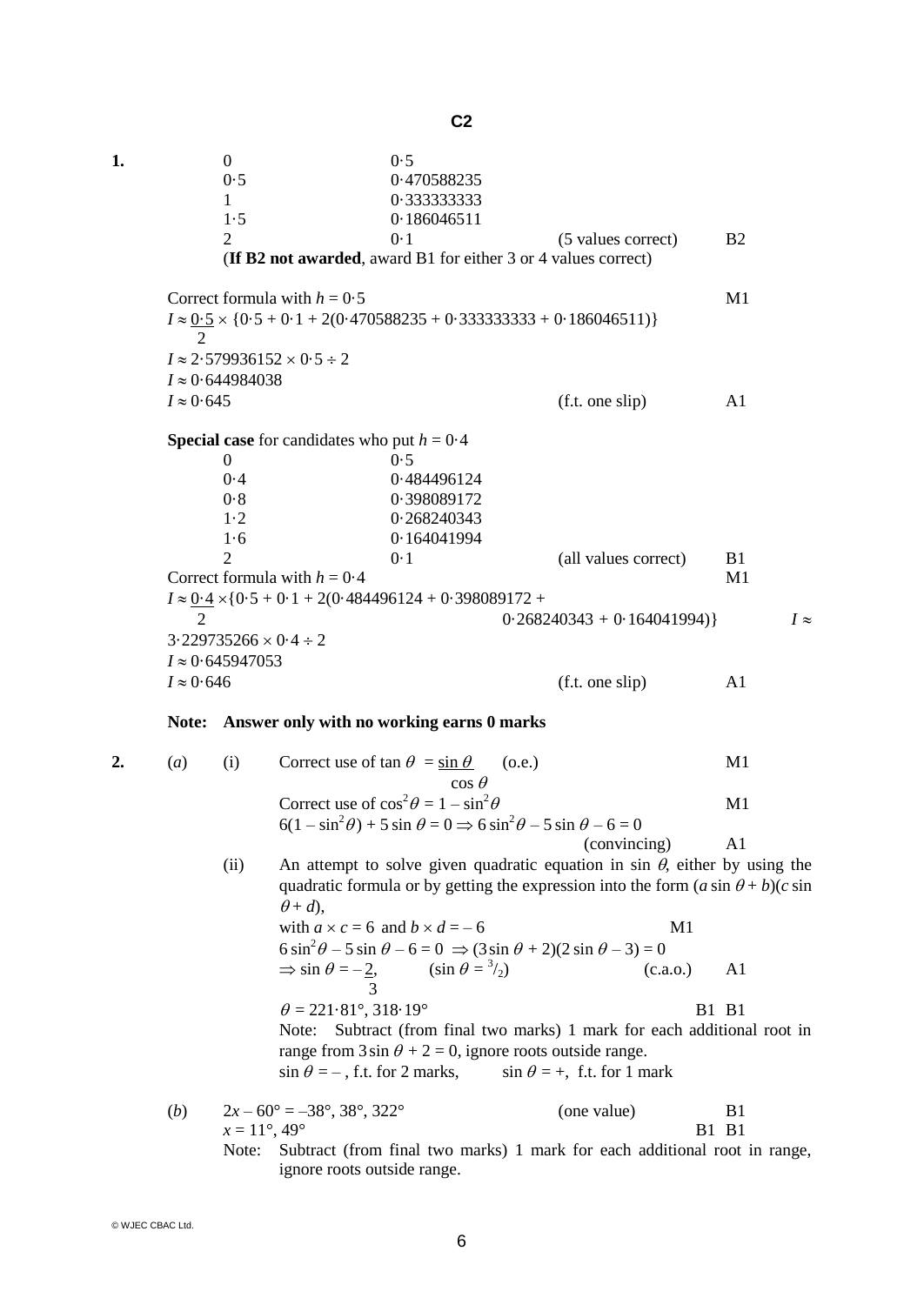3. (a) Either: 
$$
(x + 2)^2 = x^2 + (x - 2)^2 - 2 \times x \times (x - 2) \times \cos BAC
$$
  
\nOr:  $\cos BAC = \frac{x^2 + (x - 2)^2 - (x + 2)^2}{2 \times x \times (x - 2)}$   
\n(substituting the correct expressions in the correct places  
\nin the cos rule) M1  
\nEither:  $\cos BAC = \frac{x^2 + x^2 - 4x + 4 - x^2 - 4x - 4}{2 \times x \times (x - 2)}$   
\nOr:  $\cos BAC = \frac{x^2 + x^2 - 4x + 4 - x^2 - 4x - 4}{2x^2 - 4x}$  (conving)  
\nA1  
\n $\cos BAC = \frac{x - 8}{2x - 4}$  (conving)  
\n(i)  $\frac{x - 8}{2x - 4} = -1$   
\n(ii) Either:  
\n $\frac{\sin ABC}{3} = \frac{\sin 120^\circ}{3}$   
\n(substituting the correct values in the correct places in the  
\n(s) in rule, f.t. candidate's value for x, provided  $x > 2$ ) M1  
\n $ABC = 21.8^\circ$   
\n(f.t. candidate's value for x, provided  $x > 2$ ) M1  
\n $ABC = 21.8^\circ$   
\n(f.t. candidate's value for x, provided  $x > 2$ ) M1  
\n $ABC = 21.8^\circ$   
\n(f.t. candidate's value for x, provided  $x > 2$ ) M1  
\n $ABC = 21.8^\circ$   
\n(f.t. candidate's value for x, provided  $x > 2$ ) M1  
\n $ABC = 21.8^\circ$   
\n(f.t. candidate's value for x, provided  $x > 2$ ) M1  
\n $ABC = 21.8^\circ$   
\n $BC = 21.8^\circ$   
\n $BC = 21.8^\circ$   
\n $BC = 21.8^\circ$   
\n $BC = 21.8^\circ$   
\n $BC = 21.8^\circ$   
\n $BC = 21.8^\circ$   
\n $BC = 21.8^\circ$   
\n $BC = 21.8^\circ$   
\n $BC = 21.8^\circ$   
\

© WJEC CBAC Ltd.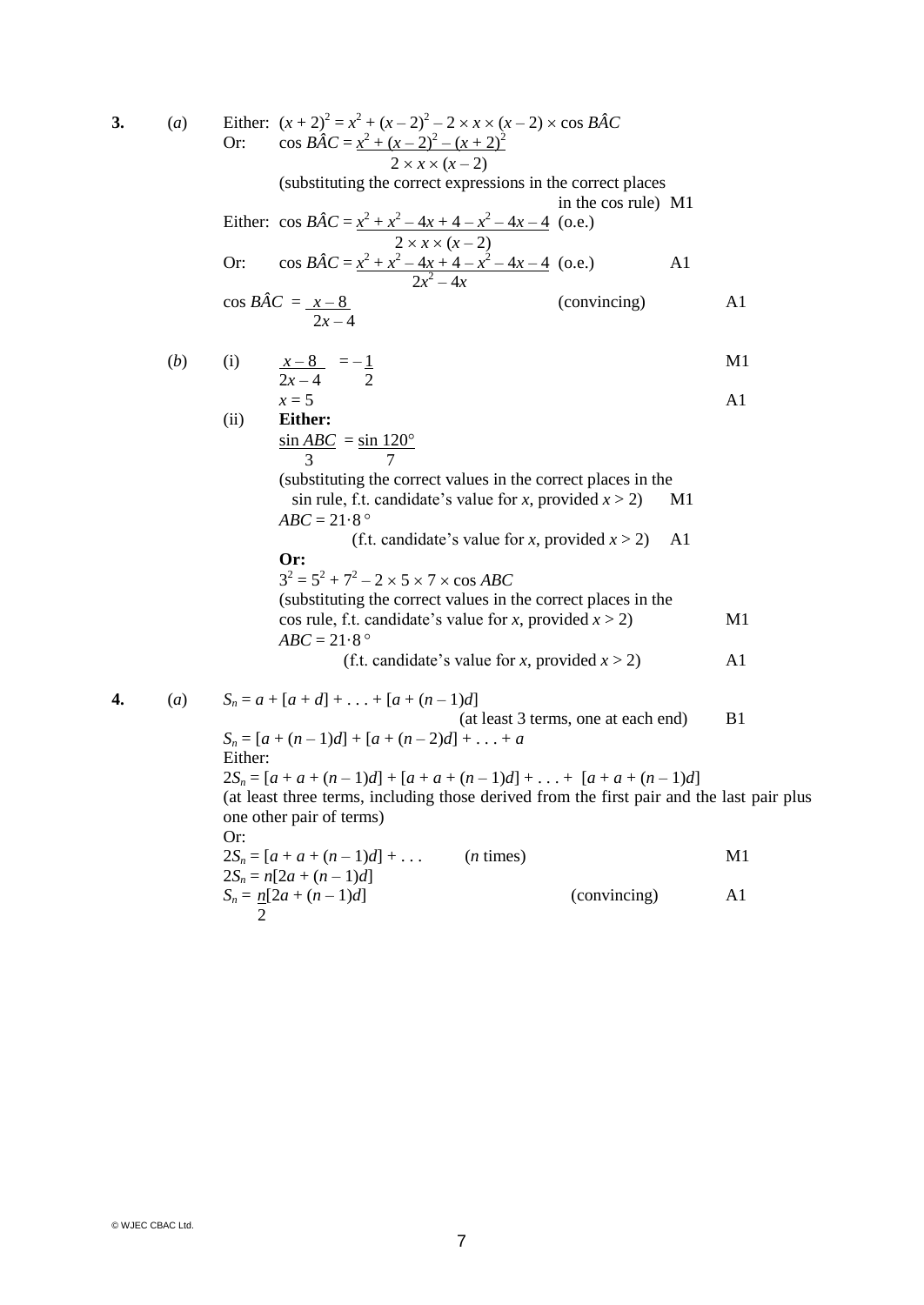(*b*) **Either:**

10 (2*a* + 9*d*) = 115 B1 2 *S*14 = 115 + 130 M1 14 (2*a* + 13*d*) = 245 A1 2 An attempt to solve the candidate's equations simultaneously by eliminating one unknown M1 *a* = – 2, *d* = 3 (both values) (c.a.o.) A1 **Or:** 10 (2*a* + 9*d*) = 115 B1 2 (*a* + 10*d*) + (*a* + 11*d*) + (*a* + 12*d*) + (*a* + 13*d*) = 130 M1 4*a* + 46*d* = 130 (seen or implied by later work) A1

An attempt to solve the candidate's equations simultaneously by eliminating one unknown M1

$$
a = -2, d = 3
$$
 (both values) (c.a.o.) A1

**5.** (*a*)  $r = 0.8$  B1<br> $S_{18} = 100(1 - 0.8^{18})$  M1  $S_{18} = 100(1 - 0.8)$  $\frac{18}{18}$  M1  $1 - 0.8$ 

$$
S_{18} \approx 490.992 = 491 \tag{c.a.o.) A1}
$$

(b) (i) 
$$
ar = -20
$$
  
\n $\frac{a}{1-r} = 64$  B1

An attempt to solve these equations simultaneously by eliminating *a* M1

(ii) 
$$
16r^2 - 16r - 5 = 0
$$
 (convincing) A1  
\n(*r*)  $r = -\frac{1}{4}$  (*c.a.o.*) B1  
\n[*r*] < 1

© WJEC CBAC Ltd.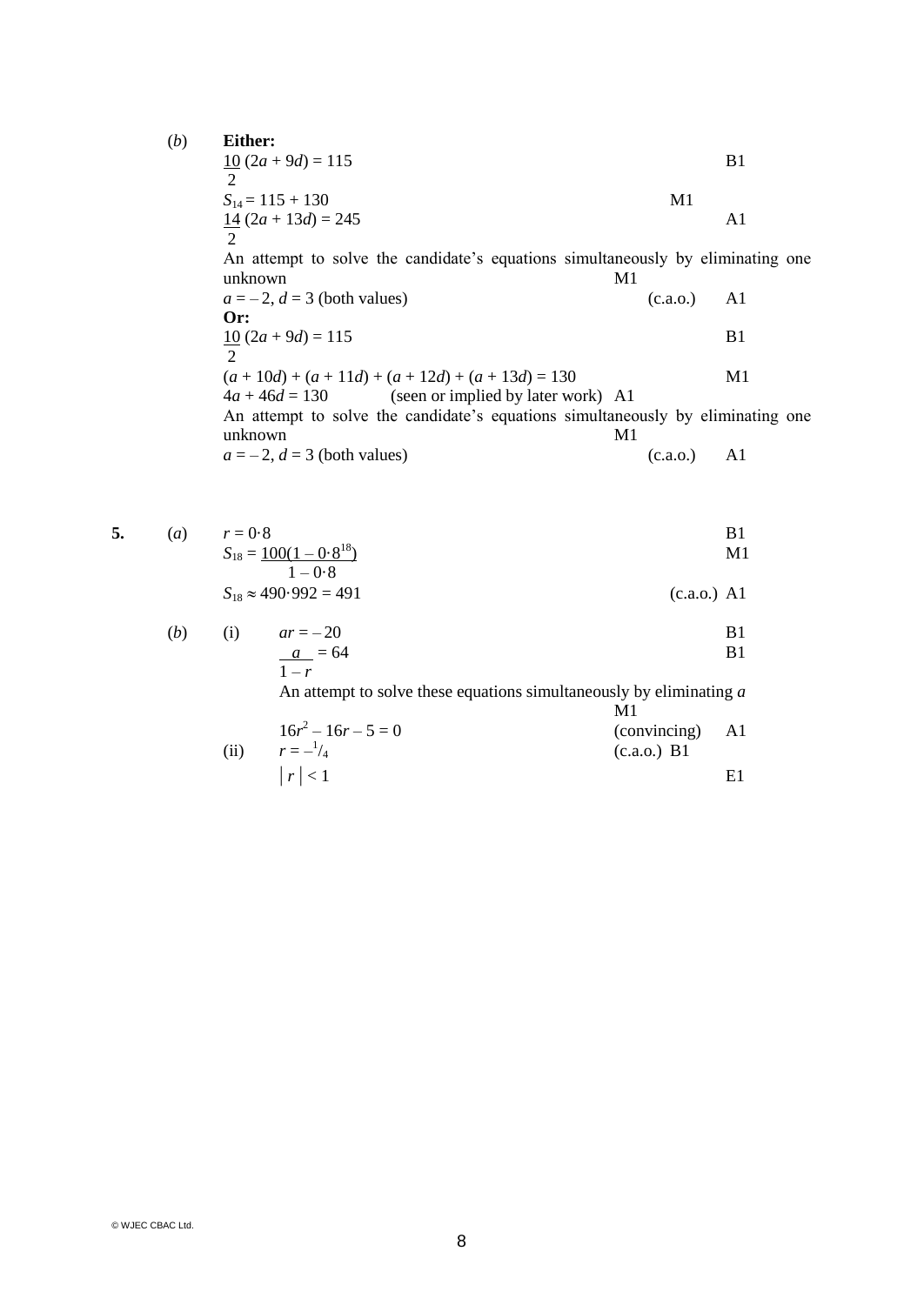6. (a) 
$$
\frac{x^{5/4}}{5/4} + 2 \times \frac{x^{-4}}{-4} + c
$$
 [B1,B1]  
\n(b) (i)  $x^2 + 3 = 4x$    
\nAn attempt to rewrite and solve quadratic equation  
\nin *x*, either by using the quadratic formula or by getting the  
\nexpression into the form  $(x + a)(x + b)$ , with  $a \times b = 3$    
\nand  
\n $(x - 1)(x - 3) = 0 \Rightarrow x = 1, x = 3$  (both values, c.a.o)   
\n**Note: Answer only with no working earns 0 marks**  
\n(ii) Area of small triangle = 2  
\n(any method, f.t. candidate's value for *x*<sub>A</sub>)   
\nUse of integration to find the area under the curve  
\n
$$
\int x^2 dx = (1/3)x^3, \qquad \int 3 dx = 3x
$$
 (correct integration) B1

Correct method of substitution of candidate's limits m1

$$
[(1/3)x3 + 3x]13 = (9 + 9) – (1/3 + 3) = 44/3
$$

Use of candidate's values for  $x_A$  and  $x_B$  as limits and trying to find total area by adding area under curve to area of triangle

m1

Shaded area = 
$$
44/3 + 2 = 50/3
$$
 (c.a.o.) A1

7. (*a*) Let  $p = log_a x$ ,  $q = log_a y$ 

Then  $x = a^p$ ,  $y = a^q$ (the relationship between log and power) B1  $xy = a^p \times a^q = a^{p+q}$ (the laws of indices) B1 (the relationship between log and power)<br> $log_a y$  (convincing)  $\log_a xy = p + q = \log_a x + \log_a y$  (convincing) B1

(b) Either:  
\n
$$
(2-3x) \log_{10} 5 = \log_{10} 8
$$
  
\n $(\text{taking logs on both sides and using the power law})$  M1  
\n $x = 2 \log_{10} 5 - \log_{10} 8$   
\n $3 \log_{10} 5$   
\n $x = 0.236$   
\n**Or:**  
\n $2-3x = \log_5 8$   
\n $3$   
\n $x = 2 - \log_5 8$   
\n $3$   
\n $x = 0.236$   
\n $\text{Note: an answer of } x = -0.236 \text{ from } x = \frac{\log_{10} 8 - 2 \log_{10} 5}{3 \log_{10} 5}$   
\n $\text{earns } M1 \text{ A0 A1}$   
\n $\text{an answer of } x = 1.097 \text{ from } x = 2 \log_{10} 5 + \log_{10} 8$   
\n $\text{earns } M1 \text{ A0 A1}$   
\n $\text{an answer of } x = 0.708 \text{ from } x = 2 \log_{10} 5 - \log_{10} 8$   
\n $\log_{10} 5$   
\n $\text{earns } M1 \text{ A0 A1}$   
\n $\text{an answer of } x = 0.708 \text{ from } x = 2 \log_{10} 5 - \log_{10} 8$   
\n $\log_{10} 5$   
\n $\text{earns } M1 \text{ A0 A1}$ 

## **Note: Answer only with no working shown earns 0 marks**